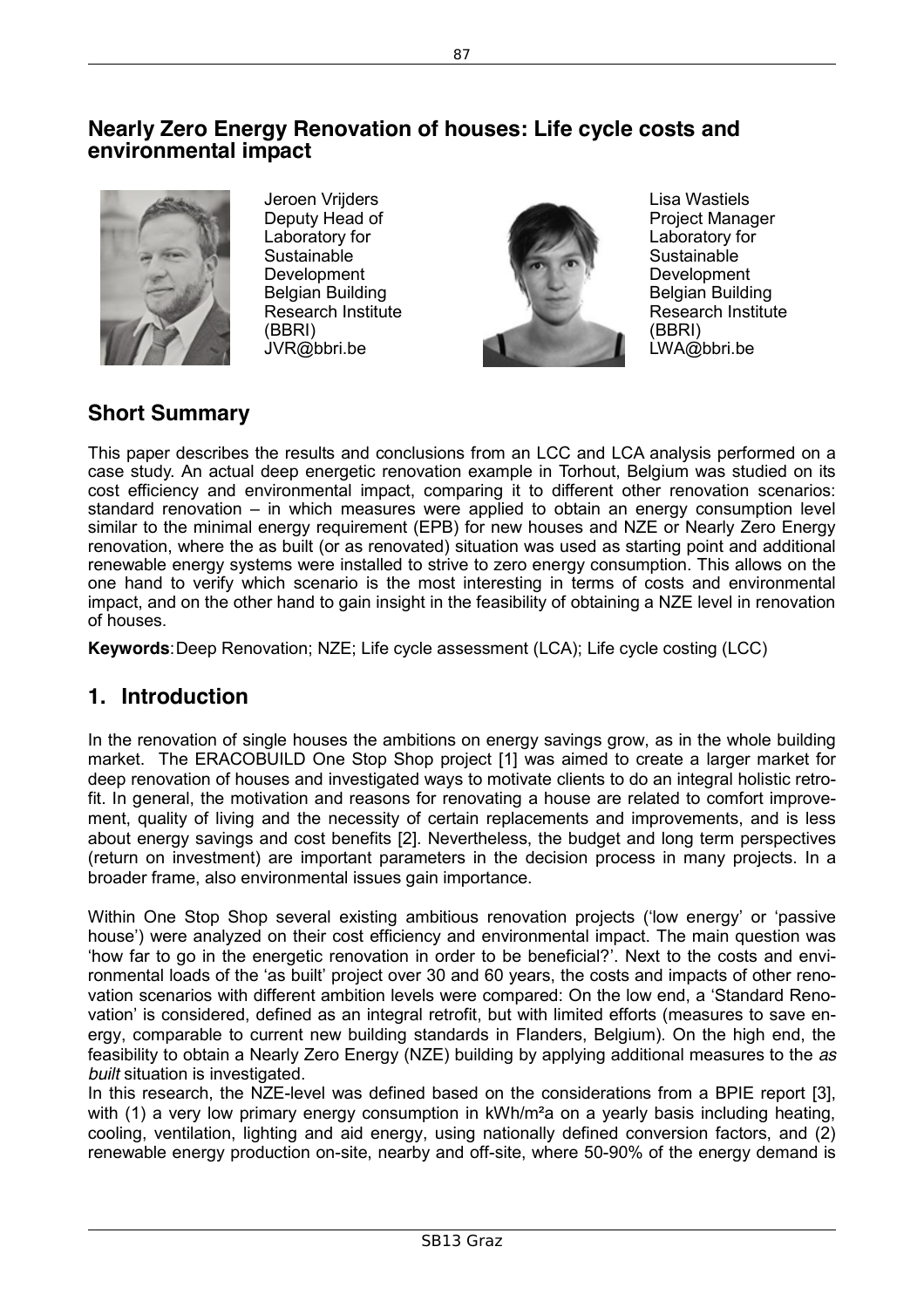covered by renewable energy. This definition was translated in practice by 'getting as near to zero energy consumption as possible within the project's site boundary' for the projects under study.

# **2. Case study**

## **2.1 As built (post renovation) situation**



*Fig. 1:* Retrofit of 2 row houses from the 1970s. Before (left) and after (right) © Benergie.be – Ar*chitect L. Dedeyne*

Architect Luc Dedeyne renovated and transformed two neighbouring houses, dating from the early 1970s, into a single family house with private practice. As *Fig. 1* shows, one of the goals of the architect was to achieve an 'architectural' façade with all elements (doors, windows, façade finishing) within the same vertical plane. The most important measures in the actual renovation are:

- Replacement of the floor slab on the ground floor and installation 15 cm EPS insulation;
- Replacement of the roof and installation of 32 cm additional mineral wool;
- Renovation of the street facade by demolishing the external part of the cavity wall and installing 24cm of cellular glass with a ceramic materials as finishing layer;
- Replacement of old windows by triple glazed aluminium windows;
- Addition of Vacuum Insulation Panels (VIP) to the aluminium doors and garage door;
- Installation of a large (25m<sup>2</sup>) solar boiler, floor heating, heat pump and PV-installation (3.4) kWp).

#### **2.2 Considered alternative scenarios**

The as built 'Low Energy' renovation with a Heat Pump (coded **LE-HP**) as energy source for heating & hot water is compared to several alternative scenarios:

- A case where the same measures for the envelope were taken, but a condensing boiler on natural gas is used for heating & hot water (**LE-CB**)
- Based on the LE-HP scenario, additional PV panels and a larger solar boiler are added, in order to obtain the **NZE-HP** alternative – this is the most ambitious scenario, striving for Nearly Zero Energy consumption.
- A Standard Renovation scenario is defined, based on minimalistic insulation measures and a condensing boiler (on natural gas) system, coded **SR-CB**. Attention was paid that the same degree and type of façade finishing are kept, in order to be able to compare the costs for the different scenarios.

A summary of the measures in each scenario are given in *Table 1*.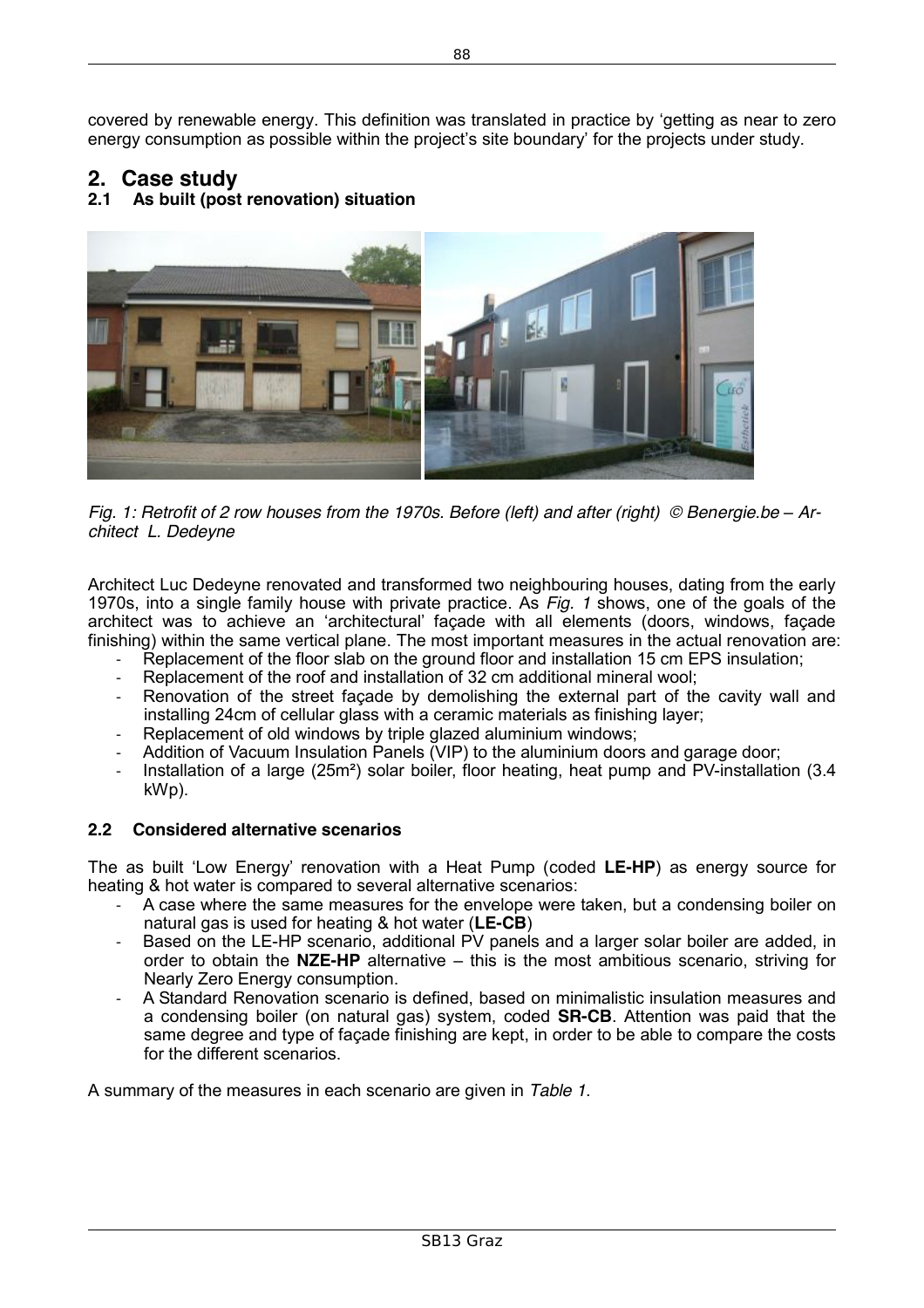|                          | SR-CB                                                                       | LE-CB                                                                                                           | LE-HP                             | NZE-HP            |
|--------------------------|-----------------------------------------------------------------------------|-----------------------------------------------------------------------------------------------------------------|-----------------------------------|-------------------|
| <b>Roof</b>              | 20 cm mineral wool                                                          | 2x16 cm mineral wool on top of existing roof structure                                                          |                                   |                   |
|                          | between existing<br>battens                                                 | $(16 \text{ cm} \text{ MW})$                                                                                    |                                   |                   |
| <b>Walls</b>             | mai insulat<br>ting structu                                                 | - Demolition of external carry of 1, 2x12 cm cellular<br>- Demolition of external cavity wall, 2x12 cm cellular |                                   |                   |
| <b>Walls</b>             | <del>'êm cellular glass<br/>cm cellular glass<br/>liueg ceramic files</del> | ممانه منصوعهم اممييام فيمممه                                                                                    |                                   |                   |
| <b>Floor</b>             | 6 cm sprayed PU                                                             | 15 cm EPS                                                                                                       |                                   |                   |
|                          | foam                                                                        |                                                                                                                 |                                   |                   |
| DDoorss&craatess         | <b>Allul wwiith PU-core</b>                                                 | ANILI wititith WIFF ECODEC                                                                                      |                                   |                   |
| <b>Windows</b>           | Alu with 1.1 glass                                                          | Alu with triple glazing                                                                                         |                                   |                   |
| Theemaalbridges          | Not remediated                                                              | AAIIssobreed                                                                                                    |                                   |                   |
| <b>Heating &amp; hot</b> | Condensing boiler on natural gas +                                          |                                                                                                                 | Heat pump (water/air) + radiators |                   |
| water production         | radiators & floor heating                                                   |                                                                                                                 | (LT) & underfloor heating         |                   |
| <b>SSOdarboonder</b>     |                                                                             | 5mm <sup>2</sup>                                                                                                | 55mm <sup>2</sup>                 | 225m <sup>2</sup> |
| <b>PV panels</b>         | $0.9$ kWp                                                                   | $0.9$ kWp                                                                                                       | $0.9$ kWp                         | 3.4 kWp           |
| <b>Wentiliaation</b>     | Natural ventilation                                                         | Mechanical ventiliation ++heatrecovery(systetenDD)                                                              |                                   |                   |
| Air tightn. (v50)        |                                                                             |                                                                                                                 |                                   |                   |

# **3. Cost efficiency**

### **3.1 Methodological approach**

The cost efficiency evaluation of the different renovation scenarios considers the relevant life cycle costs over a period of 30 years. The investment costs are based on the real costs documented by the architect and include 6% VAT. Cost data for alternative solutions was obtained from similar projects and reference books, and include all relevant works to the envelope and the technical systems.

The Flemish EPB-software was used to determine a typical energy consumption. This software gives a characteristic value of the primary energy consumption for heating, cooling, hot water production and aid energy. The effects of air tightness and thermal bridges are taken into account. No cooling energy was considered, given that no real overheating risk was present. The same energy consumption data is used for the cost as for the environmental analysis.

For the economic analysis, a cost of 0.2  $\epsilon$ /kWh for electricity and 0.08  $\epsilon$ /kWh for natural are assumed. A yearly increase of prices of 2.25% is considered.

Maintenance & replacement costs are included, mainly for the technical systems, since these require the most annual maintenance and have a service life shorter than 30 years, and thus will need to be replaced.

The influence of financial incentives is taken into account, but in a way that allows the analysis to be done with or without the influence of subsidies. The subsidy mechanisms available in Flanders on April 1st 2012 are taken into consideration.

#### **3.2 Investment cost**

*Fig. 2* shows the investment cost for the considered alternatives. The cost for the walls is very significant, because of the special solution chosen (cellular glass & glued ceramic tiles) and the bad condition of the bearing wall when the outer façade wall was demolished, which needed considerable reparation and preparation works.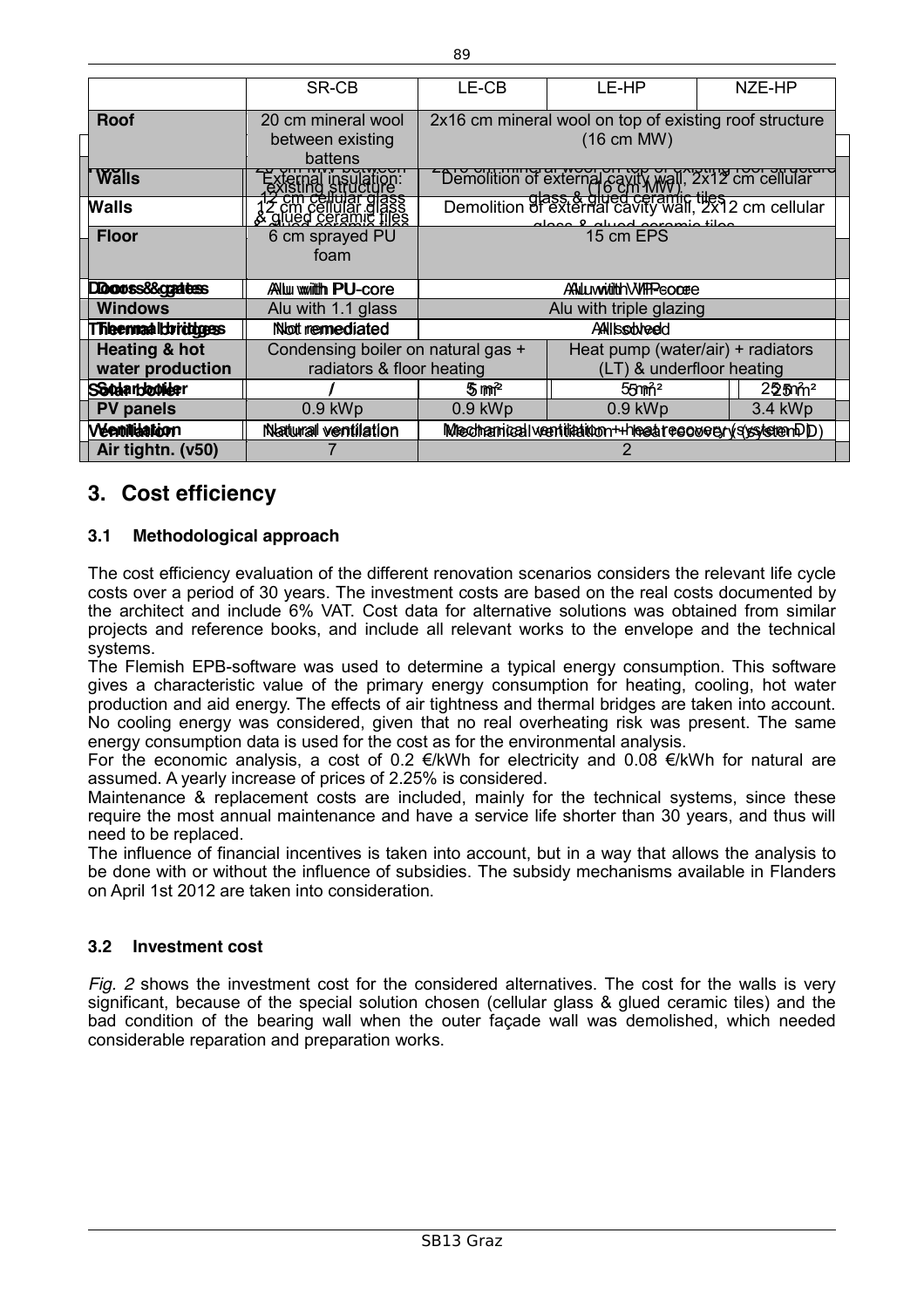

*Fig. 2: Investment cost of different renovation scenarios investigated (SR=Standard Renovation, LE= Low Energy Renovation, NZEB = Nearly Zero Energy Building Renovation, CB = Condensing Boiler on Gas, HP = Heat Pump)*



*Fig. 3: Life cycle costs over 30 years of different renovation scenarios – without incorporation of subsidies*

### **3.3 Life cycle costs**

The energy and maintenance costs are discounted to Net Present Value using a real discount rate of 1.96%. If financial incentives and subsidies are not taken into account, the SR-scenario, which consists of insulating the considered case study house to the required minimal insulation level of new houses shows to be the most interesting in terms of Net Present Value over 30 years. *Fig. 3* clearly shows that the investment costs of the walls are very high, higher than the NPV of the energy consumption accumulated over 30 years. The combined cost of insulating the walls, triple glazing and adding more installation technology is not compensated by the lower energy use.

When taking subsidies anno 2012 into account, the SR-scenario remains the most interesting. The other three scenarios, that have the same envelope, are in the same range of NPV over 30 years. The additional energy savings & the (large) subsidies for PV panels to achieve a "NZE" level do weigh up against the higher maintenance and replacement costs of the larger system, and the NZE-alternative becomes competitive with the LE-scenarios.

# **4. Environmental impact**

#### **4.1 Methodological approach**

The environmental impact of the different renovation approaches is analyzed using life cycle analysis (LCA). This technique considers the input (resources, energy) and output (emissions, waste) of the renovation process over its life cycle to quantify its contribution to several environmental issues, such as global warming, the depletion of the ozone layer, or particulate matter. This study makes use of the Ecoinvent life cycle inventory database (version 2.0) [4] and defines the environmental impact using the ReCiPe Mid/Endpoint method (version 1.06) [5]. This method allows to quantify various environmental indicators (each with their proper unit) as well as to determine a global environmental score (expressed in points - Pts) after a process of normalization, grouping and weighting (for this analysis ReCiPe Endpoint (H) / Europe ReCiPe H/A)[6].

The life cycle of the building renovation is set to 60 years for the analysis. Building elements with a shorter life span (like windows and installations) are considered to be replaced during this period. Whereas several interior materials (eg. wall finishes, bathroom or kitchen) are renovated in the *as built* renovation project, these are not considered in the environmental analysis. *Table 1* provides an overview of the different materials and installations included in the study. In addition, the energy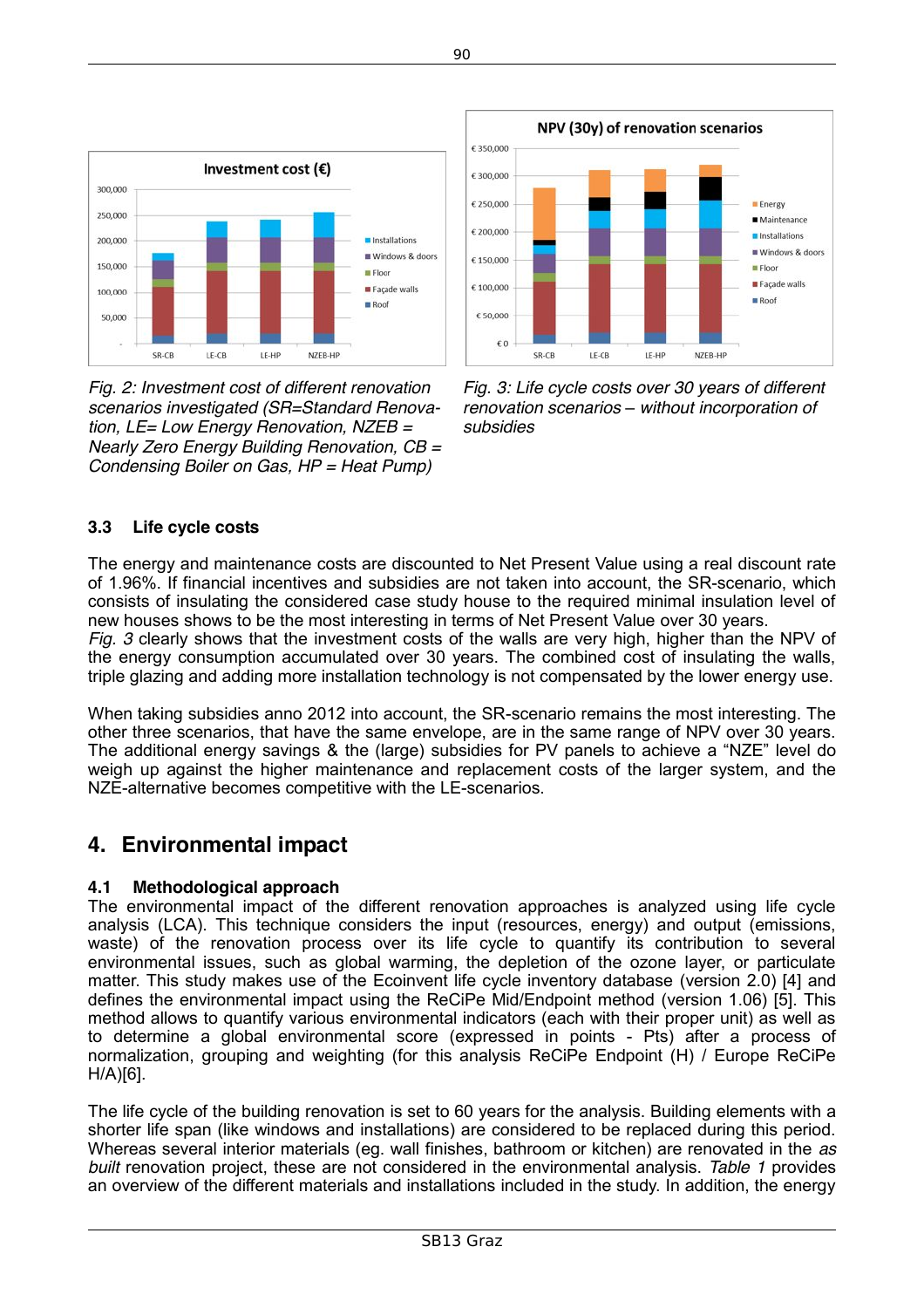consumption required for heating, ventilation and aid energy during the building's life cycle is considered in the environmental analysis and estimated as described for the cost analysis.

#### **4.2 Impact of materials & installations**

The aggregated scores show that the environmental impact of the materials (initially used) for the envelope is 28% higher for the LE (& NZE, since the same materials are used for the envelope) scenario compared to the SR scenario. The largest environmental impact originates, for all scenarios, from the materials used for the floor (*Fig. 4*). The environmental impact of the floor is slightly higher for the SR where sprayed PU foam is considered, than for the LE scenario which applies EPS panels. The large impact of the floor results from both the concrete floor slab and the ceramic tiling used as finishing material.

The global environmental impact of the installations also increases for scenarios with increasing energy performance. This is largely because of the larger number of photovoltaic panels in the NZE scenario. Windows are replaced once in 60 years, the installations are replaced every 15 or 20 years. The NZE-scenario has the highest environmental impact in terms of replacements, because of the large amount of installations (*Fig. 4*).



*Fig. 4: Environmental impact of the materials and installations over the total life cycle of the building (60 years) for different renovation scenarios. Method: ReCiPe Endpoint (H) V1.06 / Europe ReCiPe H/A / Single score*



*Fig. 5: Total environmental impact of different renovation scenarios over their life cycle. Remark: Different scale than Fig. 4! Method: ReCiPe Endpoint (H) V1.06 / Europe ReCiPe H/A / Single score*

## **4.3 Impact of energy & total impact**

The scenarios defined with better energy performances will use less energy for heating, ventilation and hot water. Next to the differences in amounts of energy used per year, also the energy carriers vary between the scenarios. The environmental impact related to the energy use diminishes for scenarios with increasing energy performance: from SR to NZE: -86%. A comparison between LE-CB and LE-HP (where the heating demand is the same) shows the environmental impact is smaller when using a heat pump for heating compared to a condensing gas boiler.

Adding the environmental impacts of materials, replacements and energy use over 60 years together, provides further insights in the total environmental impact of the different renovation measures. The impact related to the energy use clearly determines the total impact (*Fig. 5*). As a result, the environmental impact of the renovation measures decreases for renovations with increasing levels of energy performance (from SR to NZE: -68%).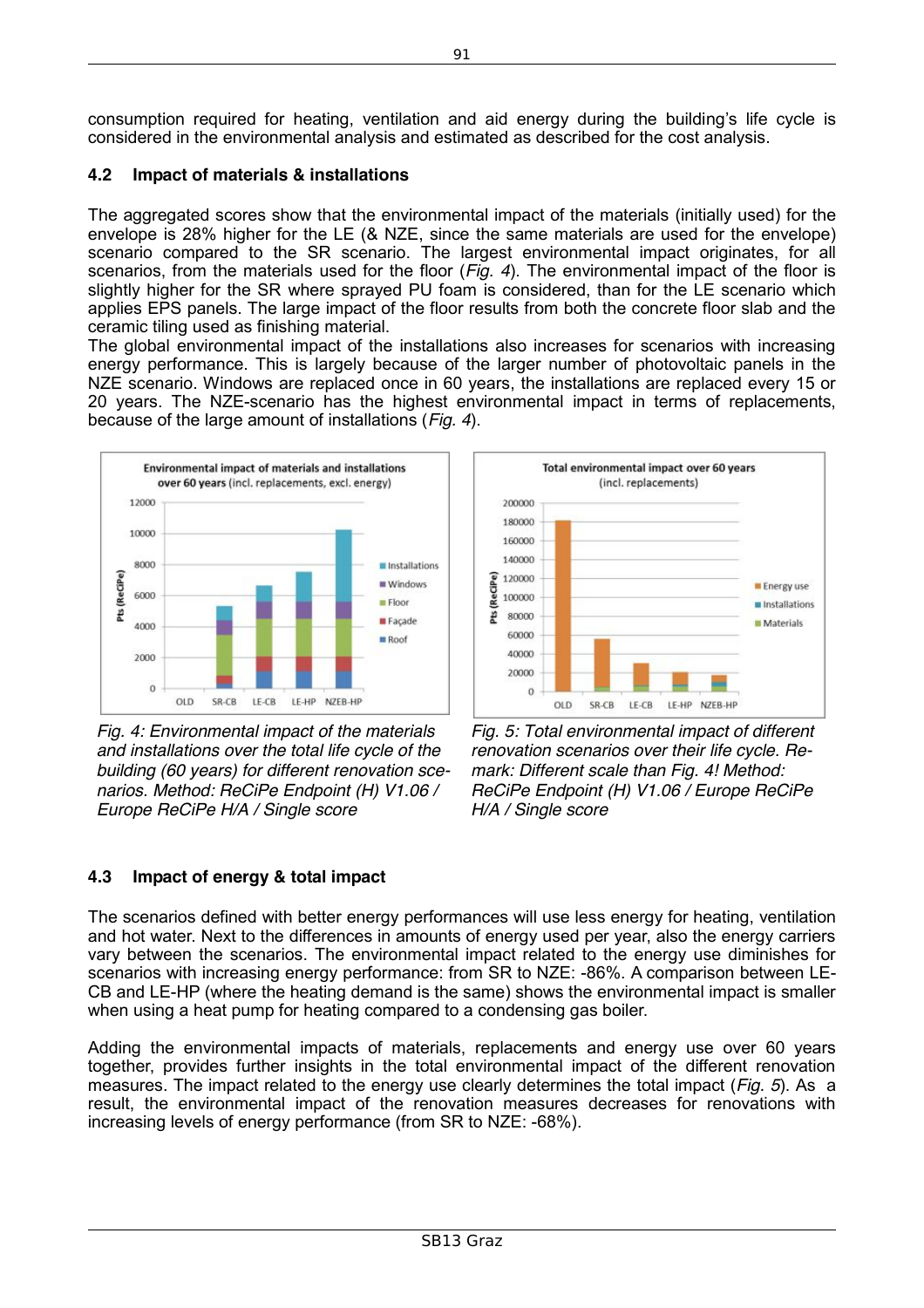

*Fig. 6: The environmental 'impact over time' for the different scenarios*

# **5. Discussion of results**

#### **5.1 Other case studies**

Within the One Stop Shop project, another Flemish renovation case was studied using a similar approach: a renovation of row houses from the 1970s to passive house standard in Wachtebeke, see [7] & [8] for detailed information. The results of this case study lead to similar findings for both the cost and environmental analysis, which enforces the general trend from other research [9][10]. In the Wachtebeke case, the 'Standard Renovation' scenario (SR & K40 - with an insulation level similar to new construction anno 2012) is the most cost efficient over a period of 30 years. In both cases, some insulation was present in the 'old situation', which makes investing in extra insulation measures less efficient. Financial incentives, such as grants for investment and green power certificates for renewable energy, tend to flatten the differences between the more ambitious scenarios and the standard renovation.



*Fig. 7: Life cycle cost of renovation scenarios for Wachtebeke case(all on natural gas) without financial incentives – SR=Standard Renovation – only necessary measures, K40 = renovation to new build minimal standards, LE = low energy, PH = as built Passive House, NZE = Nearly Zero Energy [8]*

In terms of total environmental impact, the Wachtebeke case also illustrates that the scenarios with the highest levels of energy performance have the smallest environmental impact over the renovation's life cycle. The global environmental impact of materials and installations increases when going from SR to LE to NZE, but the impact related to the energy use diminishes spectacularly and determines the overall results.

The individual results and more detailed information of both cases can be found in the report that is available on the project website [7].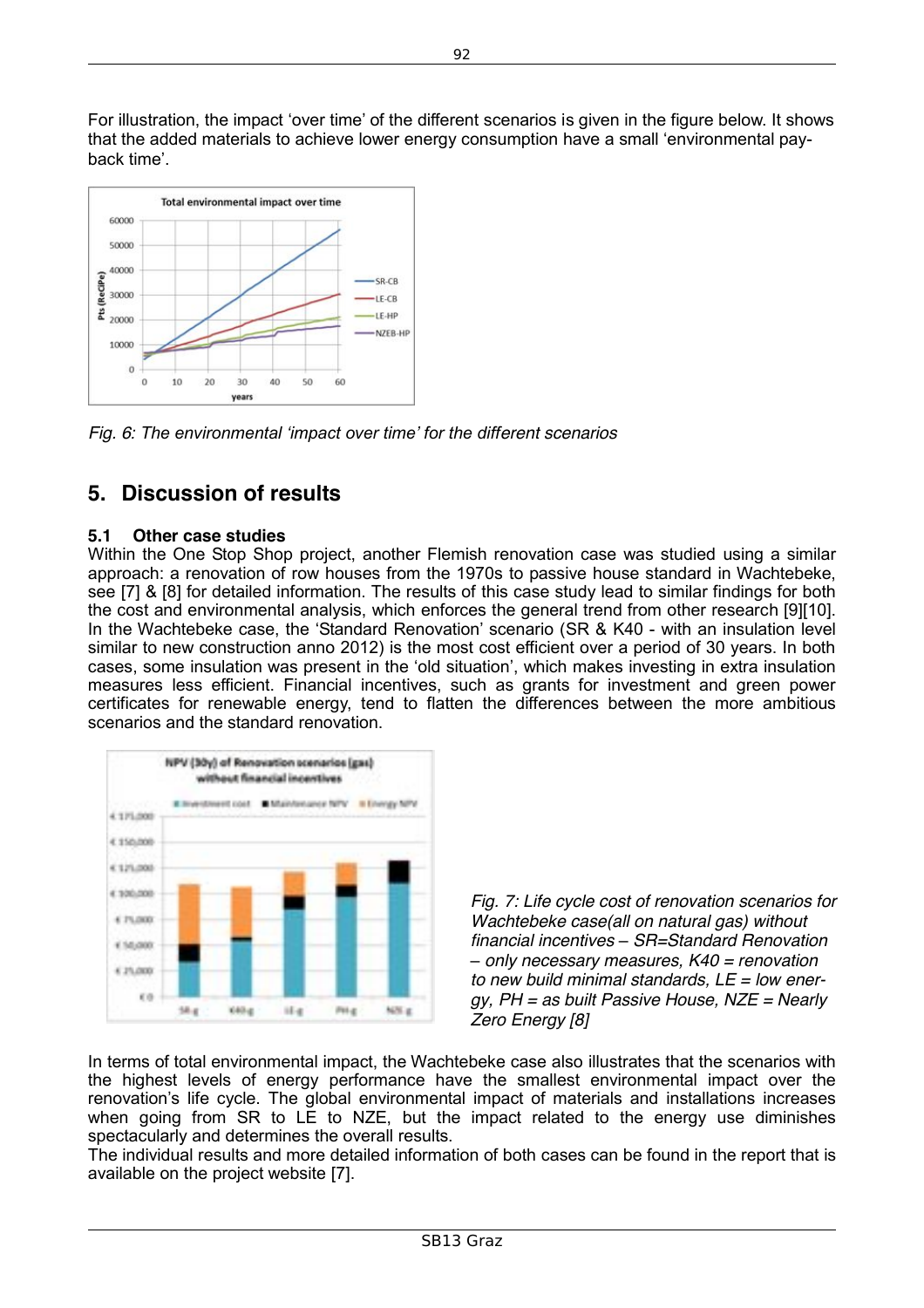#### **5.2 Feasibility of NZE level**

The results presented in the previous paragraphs show that in the 'NZE' scenario for the Torhout case, where the whole roof surface is used for PV (3.4 kWp) and solar boiler panels (25 m<sup>2</sup>), it is not feasible to reduce the average annual energy consumption to zero. This is due to the relatively large surfaces of windows and garage doors, with a much higher thermal conductivity than the opaque façade parts. This makes it very hard to reduce energy demand for heating very significantly.

In the Wachtebeke case however, the NZE-level is achievable: covering the roof with PV panels leads to a vearly energy consumption cost of 44  $\epsilon$ .

## **6. Conclusions**

In terms of cost efficiency, striving for a very low energy consumption is not cost efficient, due to the high initial investment. Also the elevated maintenance and replacement cost for more sophisticated installations gives the advantage to less complex and less ambitious solutions.

Starting from the as built situation, achieving NZE level is possible using renewable energy techniques, on the condition that the energy demand can be reduced substantially and thus that wall openings are limited – which becomes clear from the comparison between Wachtebeke & Torhout.

In terms of environmental performance, higher levels of energy performance lead to lower environmental impacts. Whereas bringing more materials and installations to a renovation project inevitably leads to higher environmental impacts, this is easily compensated by the reduction of the energy use. The energy use dominates the environmental impact for standard and low energy renovations. The impact of the materials and installations gains importance when striving for the passive house or NZE level. This is related to the strong decrease in energy use, but also to the increase in amount of materials and installations needed to achieve these levels. From this point of view it would be interesting to investigate the environmental impact of different material applications for reaching NZE-level.

It can be concluded that there is still a trade-off to make between cost efficiency and the best option for the environment, within the chosen boundary conditions.

## **7. Acknowledgements**

The authors would like to thank IWT (national funding for the ERACOBUILD One Stop Shop Research project), the project partners (Passiefhuisplatform, Vlaamse Confederatie Bouw, VTT, DTU and Segel) and Innoviris (support in the Technological Advise Service on Sustainable construction for the Brussels Region). A special word of thank goes out to Luc Dedeyne, owner & architect of the described case study (www.Benergie.be).

### **8. References**

- [1] One Stop Shop website, Available: www.one-stop-shop.org. Consulted: [01 July 2012].<br>[2] MLECNIK, E. et al. *Low Energy Housing Retrofit (LEHR) Final Report*, Belgian S
- [2] MLECNIK, E. et al, *Low Energy Housing Retrofit (LEHR) Final Report*, Belgian Science Policy (Belspo), Brussels, 2010
- [3] BPIE Building Performance Institute Europe, *Principles for nearly Zero-energy Buildings*, 2011
- [4] Ecoinvent data v2.0, Swiss Centre for Life Cycle Inventories, www.ecoinvent.org
- [5] ReCiPe methodology for Life Cycle Impact Assessment, www.lcia.recipe.net<br>[6] GOEDKOOP, M. et al., *ReCiPe 2008, A life cycle impact assessmen*
- [6] GOEDKOOP, M. et al., *ReCiPe 2008, A life cycle impact assessment method which comprises harmonised category indicators at the midpoint and endpoint level, Methodology report, First edition (revised)*, July 2012, Ministerie van VROM. Den Haag.